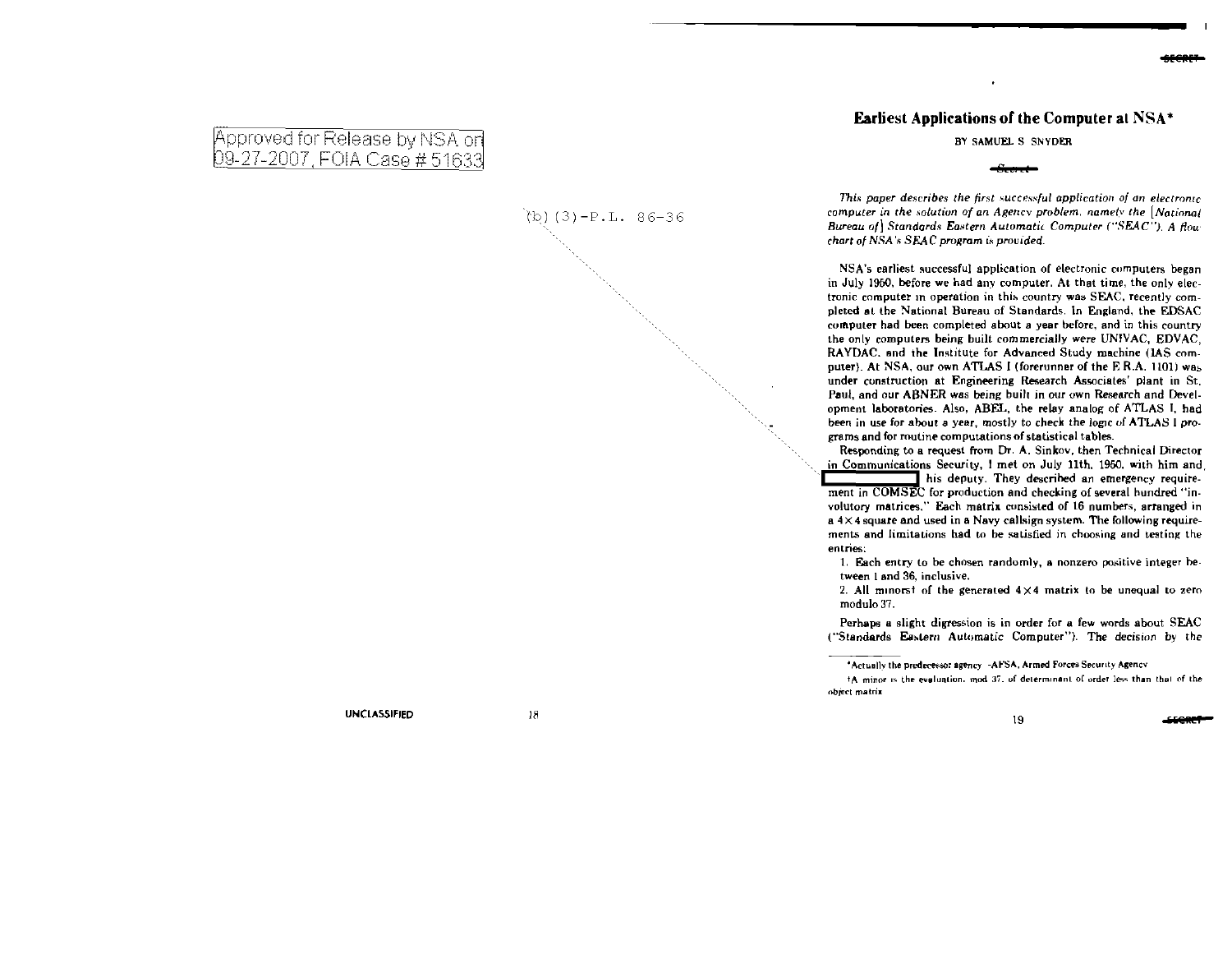Bureau of Standards to construct a computer in its own laboratories was made in August 1948. The Bureau had been acting in a technical haison capacity, in connnection with the Bureau of Census' contract with Eckert-Mauchly Computer Corporation to construct the UNIVAC. A similar arrangement also existed for NBS to monitor the work by Raytheon Corporation on the first Raytheon computer (later known as RAYDAC) to be constructed for Navy's Bureau of Aeronautics. These functions probably represented the beginning of NBS interest in becoming a sort of government technical focal point in combuter research. When the Bureau employed July 1948), this interest became focused, because of intimate knowledge of EDVAC engineering and logic acquired during work on EDVAC at the Moore School of Electrical Engineering. University of Pennsylvania. At about the same time that NBS was considering constructing a computer, with  $suberves on by$ this agency's Army predecessor concluded an agreement with the Bureau providing, among other things, for the Bureau of Standards to contract for delivering mercury delay line memory for the computer, which we undertook to build. Our computer (ABNER) and the Bureau's machine (SEAC) were to be based on ED- $\mathcal{N}$ AC logic and circuitry principles. SEAC's memory was only 512 words. however, whereas we early decided on the 1024-word size. Also, because of the Bureau pressure to finish their machine as soon as possible, the instruction repertoire was limited to only 8 instructions, compared with the 31 eventually built into ABNER. By July 1950, SEAC was getting into operation more or less regularly.

3. Produce the matrix and its inverse, which is the mod 37 inverse of the generated matrix.

During the week or two following the interview with Dr. Sinkov. Mr. L. W. Lathroum and I met with  $\mathsf{T}_{\text{and}}$ of R&D, and received from them additional theoretical information bearing on matrix production and testing. Also, the possibility of using ABEL was considered, and rejected because it was too slow. I then spoke lat the Bureau of Standards regarding the possiwith bility of using the NBS machine SEAC. We also arranged for the generation of random numbers, required as input for the matrix production process by our Machine Production activity, using punched card techniques, with production of output punched paper tapes.

Although "Red" and I were both familiar with SEAC, we arranged a visit with Mrs. Ida Rhodes, senior programmer analyst at NBS, to obtain from her any specific operational details regarding programming and use of SEAC. The visit with Ida produced a single sheet (torn from an envelope!) containing all 8 SEAC instructions, handwritten in red pencil. She also told us about a few SEAC operating conventions, such as program preparation using hexadecimal notation (4-bit shorthand).

20

 $(b)(3)-P.L. 86-36$ 

 $(b)$  $(6)$ 

SAMUEL S SNYDER

Within a few weeks Red had written a preliminary program for producing involutory matrices on SEAC, using random numbers as input, and testing according to the criteria mentioned above. The program was converted from octal to hexadecimal notation, and checked. Also, during these first few weeks. formal arrangements were made for time on SEAC tusually Sundays or after midnight) and for transfer of funds from NSA to the Bureau of Standards to pay for SEAC time (at \$24 per hour). Of course, we had the support of IBM equipment and specialists from our Machine Production Organization, in producing great masses of random numbers on punched paper tape.

and Dotty Blum were among those directly involved in this aspect of the iob.

In the manual procedure for producing a matrix, we produced each entry by first calculating the number(s) which would make a  $2\times 2$  minor become zero and then arbitrarily assigning to that position any other number between 1 and 36. In carrying out the steps in such a process we followed the standard mathématical procedures applying to matrix manipulations and performed all multiplications and divisions modulo 37. Then, after a candidate "good" matrix was produced, we calculated its inverse.

When we used SEAC, the procedure differed from that for manual operations. Instead of calculating entries one by one, and testing each before accepting, we chose the set of 16 numbers from among those in our randomly-generated source and then applied the series of tests for nonzero minors. If a candidate matrix survived the tests, we printed it on the typewriter. The SEAC program took between 8 and 15 seconds per matrix, not counting output printing. This estimate includes time required to test and reject unsuccessful candidate matrices. Unfortunately, we do not have records showing actual estimates or proportion of rejections; the time estimate is based on personal diary entries reporting on amount of "good" operating time and number of matrices obtained. Figure 1 presents a flow chart of this operation.

Our experience in using SEAC seems, in retrospect, to have been a combination of frustration, exhilarating sense of accomplishment, and participation in making history. In July 1950 SEAC had been in operation only about one month, and many troubles still plagued the project. Furthermore, NBS engineers monopolized much of the machine time with tests and modifications to make it more reliable, with plans to add to its memory, and with improvements in input output equipment. The rest of the "prime" time was monopolized by NBS programmers for training, in debugging programs, and in productive computation. The result was that we were permitted to use SEAC only at midnight shift or Sunday afternoons.

 $21$